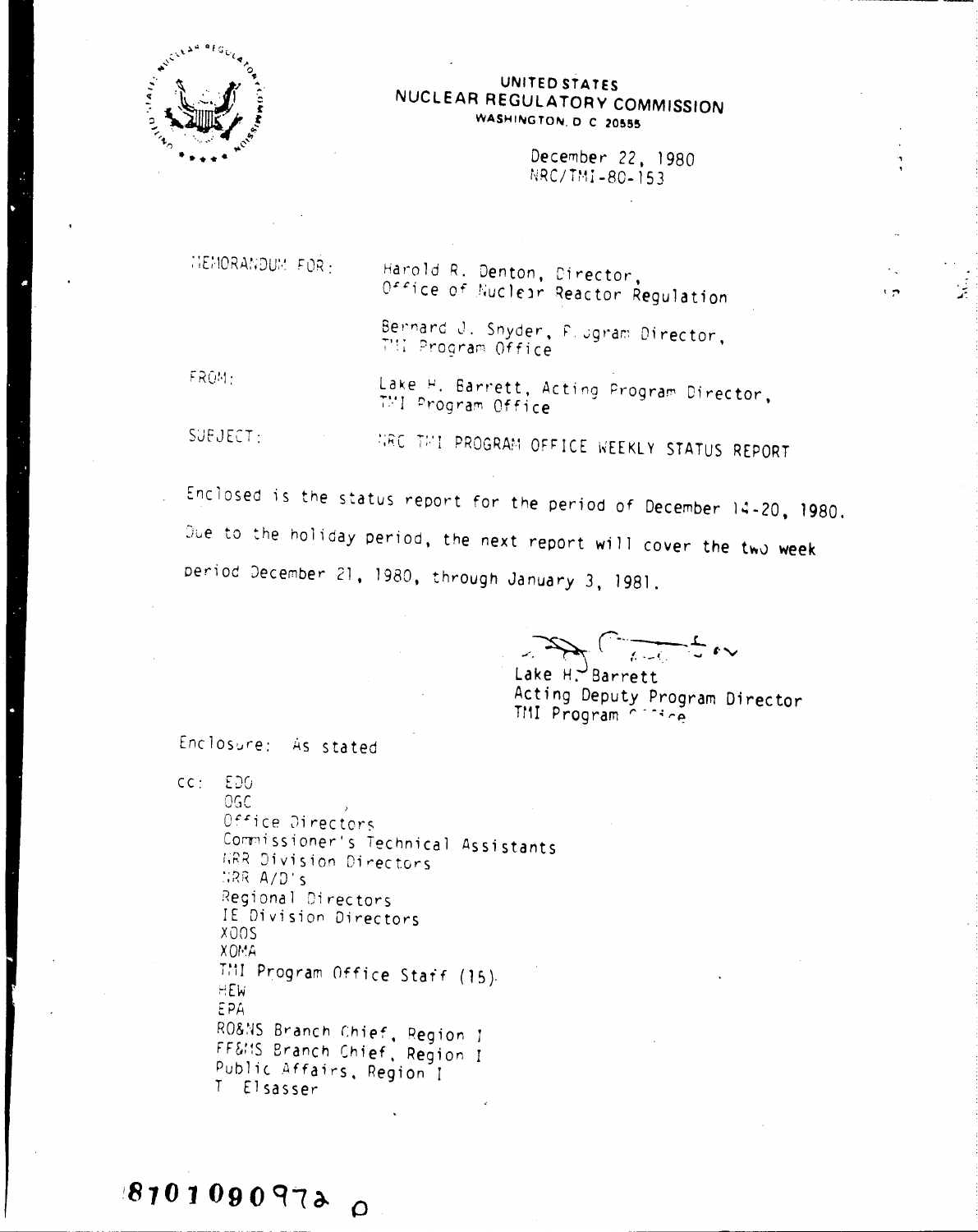## NRC THI PROGRAM OFFICE WEEKLY STATUS REPORT

keek of December 14-12, 1980

Plant Status

Cone Cooling Mode: Cyclic natural circulation in the "A" reactor coolant system (RCS) loop via the 1A' once through steam generator (CTSG), steaming to the main condenser, and RCS loop-A and B evolve natural circulation to reactor building ambient.

Available Core Cooling Modes: OTSG "B" steaming to the main condenser: long-term cooling hs (6183-8); decay heat removal.

RCS Pressure Control Mode: Standby Pressure Control (SPC) System.

Backup Pressure Control Mode: One of two decay heat removal pumps to supply pressure in conjunction with variable recirculation back to the borated water storage tank (BWST) to provide control of pressure.

Major Parameters (As of 0500, December 19, 1980) (approximate values) Average Incore Thermocouples: 113PF - Maximum Incore Thermocouple:  $15355$ 

RCS Loop Temperatures:

| Hot Leg        | and the state of the state of the<br>112.5 | 116°F        |
|----------------|--------------------------------------------|--------------|
| Cold Leg $(1)$ | -86 F                                      | $82^\circ F$ |
| (2)            | $96 - F$                                   | $86^\circ$ F |

RCS Pressure: 83 psig (DVM)

Pressurizer Temperature: 69°F

Peactor Building:

Temperature: 637F

Mater Tevel: Elevation 290.5 ft. (8 0 ft. from ficor) via penetration 401 manometer Pressure:  $-0.25$  psin (Heise) Concentration: 3.8 x 10-5 uCi/cc (Kr-85) (sample taken 12/17/80)

# Effluent and Environmental (Radiological) Information

1. Liquid effluents from TMI site released to the Susquehanna River after processing, were made within the regulatory limits and in accordance with NRC requirements and City of Lancaster Agreement dated February 27, 1980. The concentrations of radioactive material in the discharged effluent during this weekly period were less than the Lower Limits of Detection (LLD)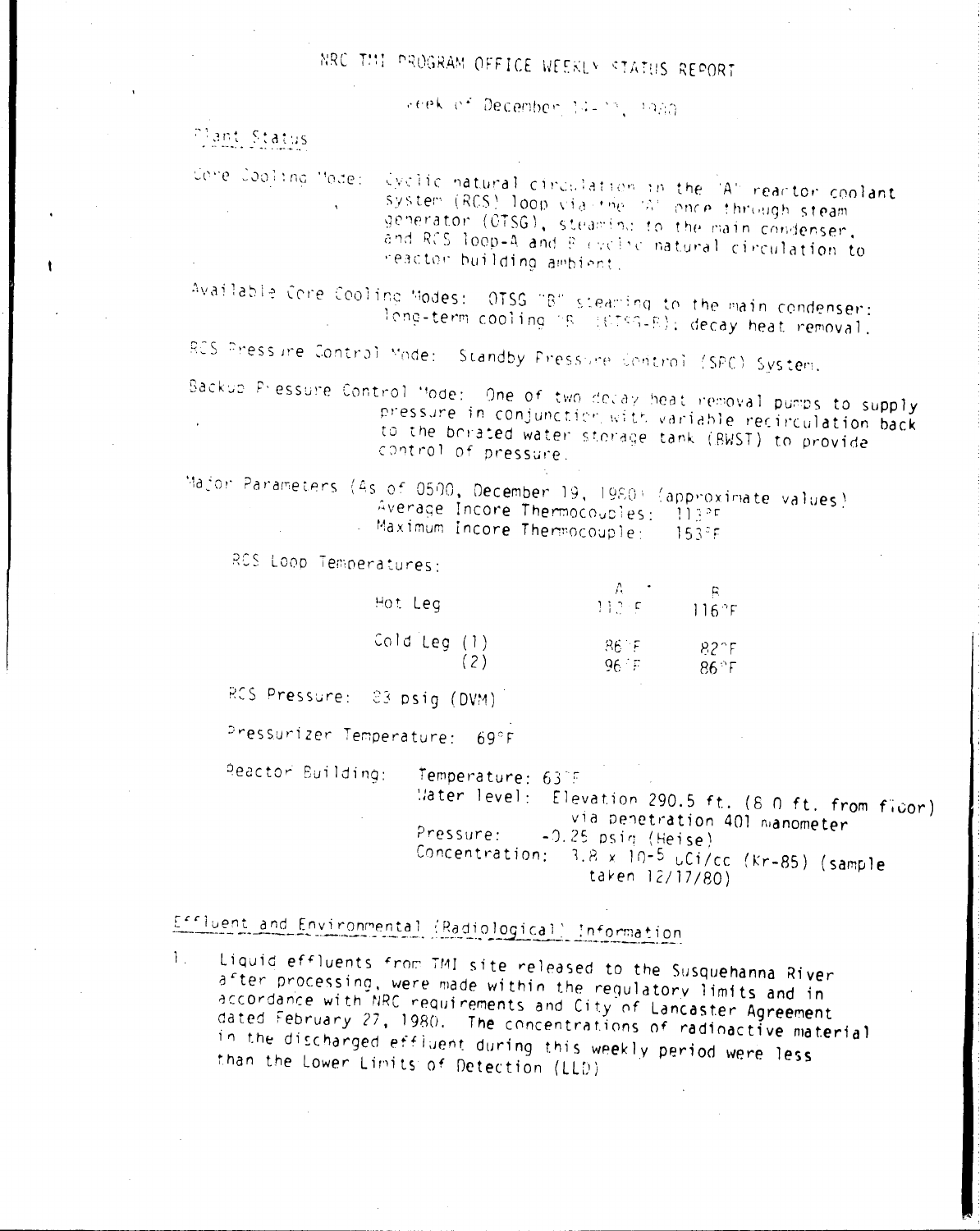- $\mathbb{R}^n$
- EPA Environmental Data Results from EPA monitoring of the environment around the TMT site were as follows:
	- The FPA measured Krypton-85 (Kr-85) concentrations (pCi/m3) at  $\sim$   $\sim$ several environmental monitoring stations and reported the fullowing results:

| Lication           | December 8 - December 12, 1980 |  |
|--------------------|--------------------------------|--|
|                    | $(pCi / \rightarrow)$          |  |
| Sainbridge         | 28                             |  |
| Goldsboro          | 26                             |  |
| Ohservation Center | 30                             |  |
| Middletown         | 0 ו                            |  |

All of the above levels of Kr-85 are considered to be backaround levels.

- No radiation above normally occurring background levels were detected in any of the samples collected from the EPA's air and gamma nate networks during the period from December 10. through December 18, 1980.
- WPC Environmental Data. Results from NRC monitoring of the environ-3. ment around the TMI site were as follows.
	- The following are the NRC air sample analytical results for  $\omega_{\rm{eff}}$ the onsite continuous "ir sampler:

| Sample    | Period<br><b>Communication</b>  |                         | $[-13]$ $C_{5-137}$<br>$(uCi/cc)$ $(uCi/cc)$ |
|-----------|---------------------------------|-------------------------|----------------------------------------------|
| HP - 246. | December 10 – December 17, 1980 | $-8.2$ E-14 $-8.2$ E-14 |                                              |

- Licensee Radioactive Material and Radwaste Shipments. The following  $\mathcal{Z}_{\mathrm{int}}$ shipments were made:
	- On Monday, December 15, 1980, a 40 ml Unit 2 reactor coolant sample was sent to Babcock and Wilcox (38W), Lynchburg, Virginia.
	- On Wednesday, December 17, 1980, contaiminated cork samples  $\sim$   $\sim$ from the Unit 2 auxiliary building expansion joint were shipped to Science Applications, Incorporated, (SAI), Rockville, Maryland.
	- On Thursday, December 18, 1980, a box containing Unit 2  $\sim$   $\sim$ air filter and smear sample pupers was mailed to Teledyne Isotopes, Westwood, New Jersey.

On Thursday, December 18, 1980, a box containing a Unit 1  $\ddot{\phantom{0}}$ waste evaporator condensate storage tank (WECST) monthly composite sample was mailed to Teledyne Isotopes, Westwood, tiew Jersey.